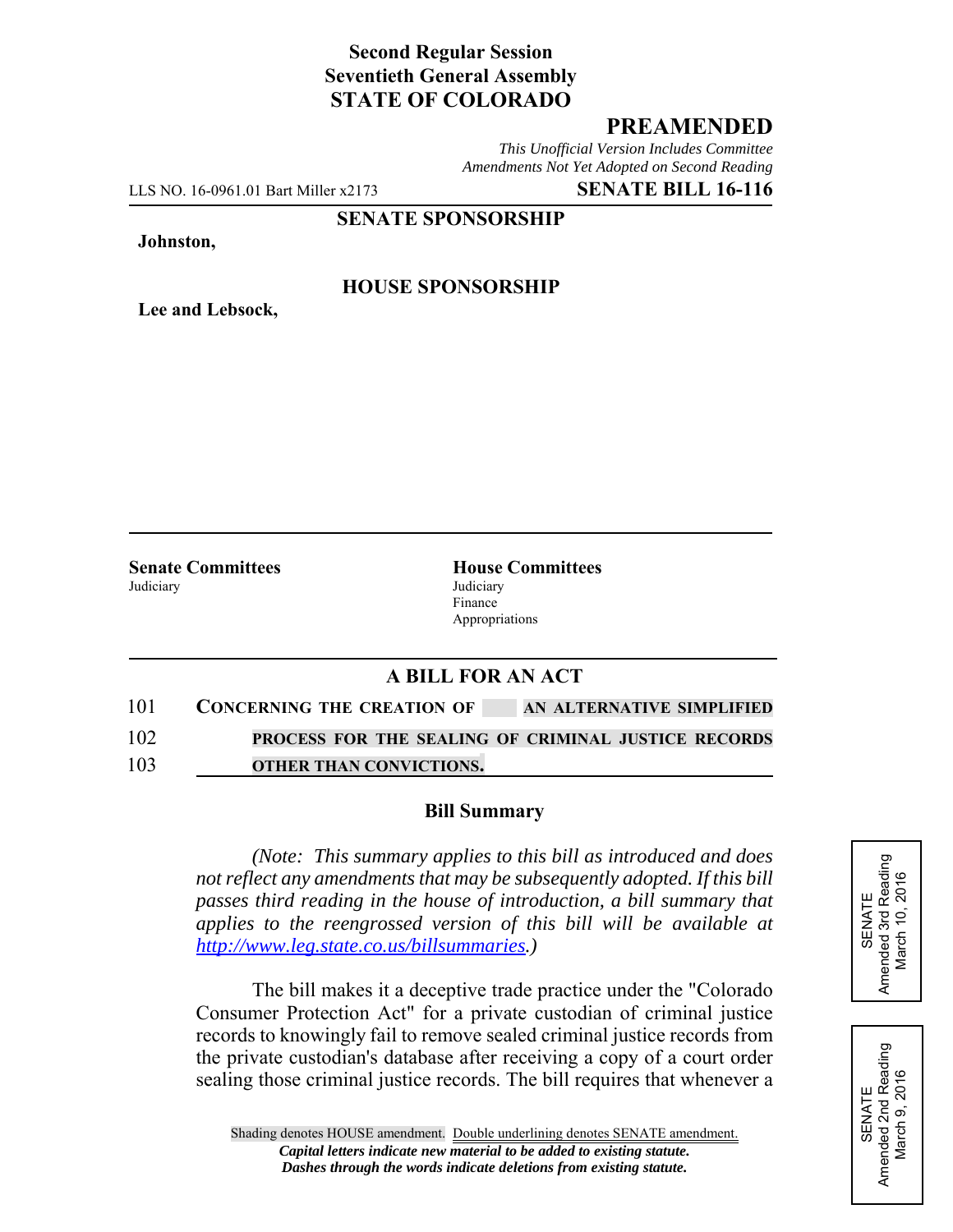court enters an order sealing criminal justice records, the court must provide to the petitioner a set of standard written instructions developed by the judicial department containing contact information for each private custodian of criminal justice records and explaining the process for providing notice of the sealing of criminal justice records to private custodians of those records.

| $\mathbf{1}$   | Be it enacted by the General Assembly of the State of Colorado:               |
|----------------|-------------------------------------------------------------------------------|
| $\overline{2}$ |                                                                               |
| 3              | <b>SECTION 1.</b> In Colorado Revised Statutes, add 24-72-702.5 as            |
| 4              | follows:                                                                      |
| 5              | 24-72-702.5. Sealing criminal justice records other than                      |
| 6              | <u>convictions - simplified process - defendant option - processing fees.</u> |
| 7              | (1) IN ADDITION TO THE PROCEDURES IN SECTION 24-72-702, ANY TIME A            |
| 8              | CASE AGAINST A PERSON IN INTEREST IS COMPLETELY DISMISSED, WHERE              |
| 9              | THE PERSON IN INTEREST IS ACQUITTED, THE PERSON IN INTEREST                   |
| 10             | COMPLETES A DIVERSION AGREEMENT UNDER SECTION 18-1.3-101, C.R.S.,             |
| 11             | OR THE PERSON IN INTEREST COMPLETES A DEFERRED JUDGMENT AND                   |
| 12             | SENTENCE UNDER SECTION 18-1.3-102, C.R.S., THE COURT SHALL GIVE               |
| 13             | THE DEFENDANT ELIGIBLE TO HAVE HIS OR HER CRIMINAL JUSTICE                    |
| 14             | RECORDS SEALED THE OPTION OF IMMEDIATELY MOVING TO HAVE HIS OR                |
| 15             | HER CRIMINAL JUSTICE RECORDS SEALED. THIS MOTION MAY BE INFORMAL              |
| 16             | AND MAY BE MADE IN OPEN COURT AT THE TIME OF THE DISMISSAL OF THE             |
| 17             | CASE OR THE ACQUITTAL OF THE DEFENDANT. THE MOTION MAY ALSO BE                |
| 18             | MADE BY THE DEFENDANT AT A TIME SUBSEQUENT TO THE DISMISSAL OR                |
| 19             | ACQUITTAL THROUGH THE FILING OF A WRITTEN MOTION. IF THE                      |
| 20             | DEFENDANT MOVES UNDER THIS SUBSECTION (1) TO SEAL HIS OR HER                  |
| 21             | CRIMINAL JUSTICE RECORDS UNDER THE EXPEDITED PROCEDURES OF THIS               |
| 22             | SECTION, THE COURT SHALL PROMPTLY PROCESS THE DEFENDANT'S                     |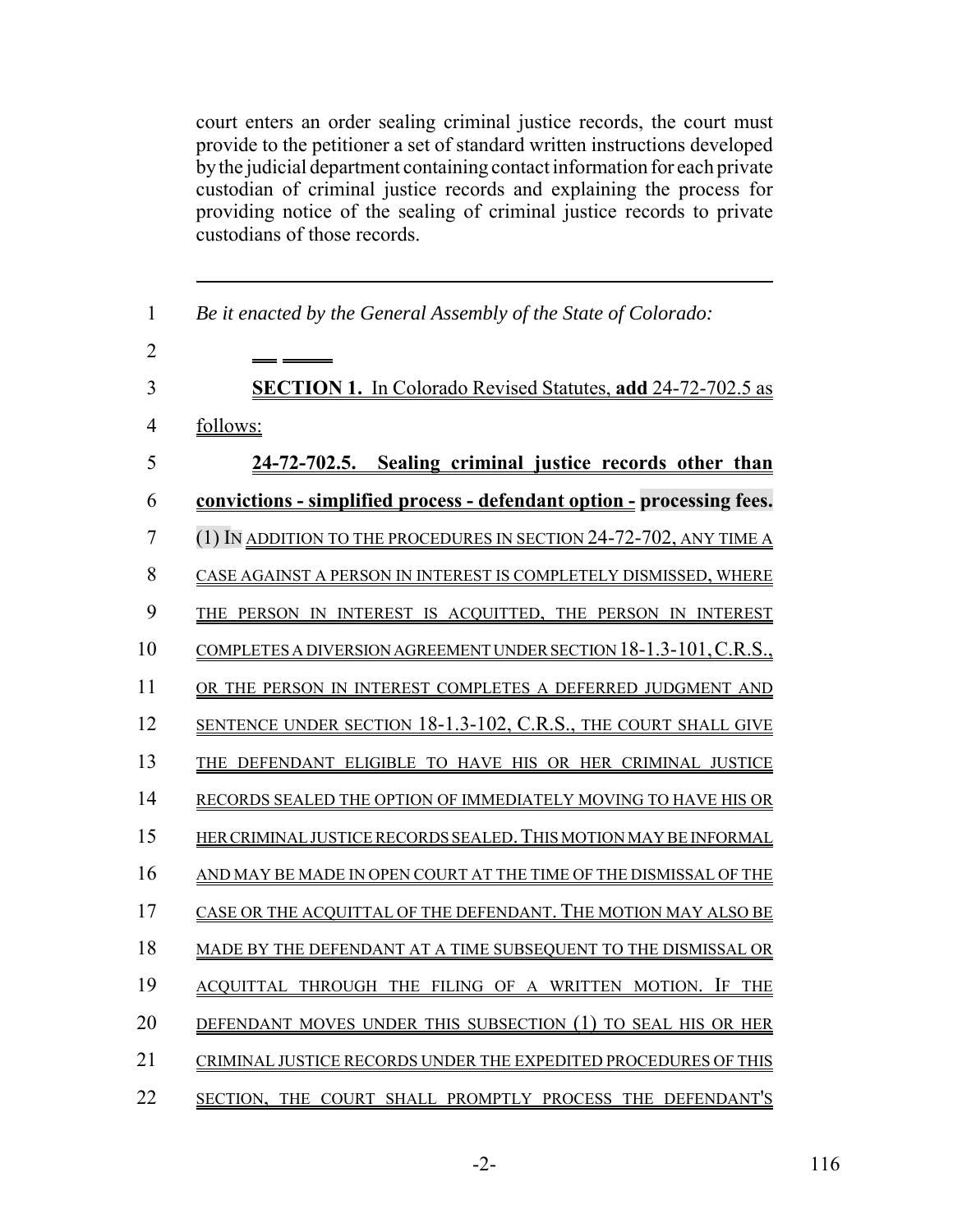| 1              | REOUEST TO SEAL THE CRIMINAL JUSTICE RECORDS WITHIN THE CRIMINAL                 |
|----------------|----------------------------------------------------------------------------------|
| $\overline{2}$ | CASE WITHOUT THE FILING OF AN INDEPENDENT CIVIL ACTION. WHEN THE                 |
| 3              | COURT SEALS CRIMINAL JUSTICE RECORDS UNDER THIS SECTION THE                      |
| 4              | COURT SHALL PROVIDE A COPY OF THE COURT'S ORDER TO EACH                          |
| 5              | CUSTODIAN WHO MAY HAVE CUSTODY OF ANY OF THE RECORDS SUBJECT                     |
| 6              | TO THE ORDER. THE PERSON IN INTEREST MAY ALSO PROVIDE A COPY OF                  |
| 7              | THE ORDER TO ANY OTHER CUSTODIAN OF RECORDS SUBJECT TO THE                       |
| 8              | ORDER.                                                                           |
| 9              | (2)<br>A PERSON IN INTEREST MOVING TO HAVE HIS OR HER<br>(a)                     |
| 10             | CRIMINAL JUSTICE RECORDS SEALED UNDER THIS SECTION SHALL PAY A                   |
| 11             | PROCESSING FEE OF SIXTY-FIVE DOLLARS TO COVER THE ACTUAL COSTS                   |
| 12             | RELATED TO THE SEALING OF THE CRIMINAL JUSTICE RECORDS.                          |
| 13             | THE PROCESSING FEES COLLECTED UNDER PARAGRAPH (a) OF<br>(b)                      |
| 14             | THIS SUBSECTION (2) MUST BE TRANSMITTED TO THE STATE TREASURER                   |
| 15             | AND CREDITED TO THE JUDICIAL STABILIZATION CASH FUND CREATED IN                  |
| 16             | SECTION 13-32-101 (6), C.R.S.                                                    |
| 17             | SECTION 2. Act subject to petition - effective date -                            |
| 18             | applicability. $(1)$ This act takes effect at 12:01 a.m. on the day following    |
| 19             | the expiration of the ninety-day period after final adjournment of the           |
| 20             | general assembly (August 10, 2016, if adjournment sine die is on May 11,         |
| 21             | 2016); except that, if a referendum petition is filed pursuant to section 1      |
| 22             | (3) of article V of the state constitution against this act or an item, section, |
| 23             | or part of this act within such period, then the act, item, section, or part     |
| 24             | will not take effect unless approved by the people at the general election       |
| 25             | to be held in November 2016 and, in such case, will take effect on the           |
| 26             | date of the official declaration of the vote thereon by the governor.            |